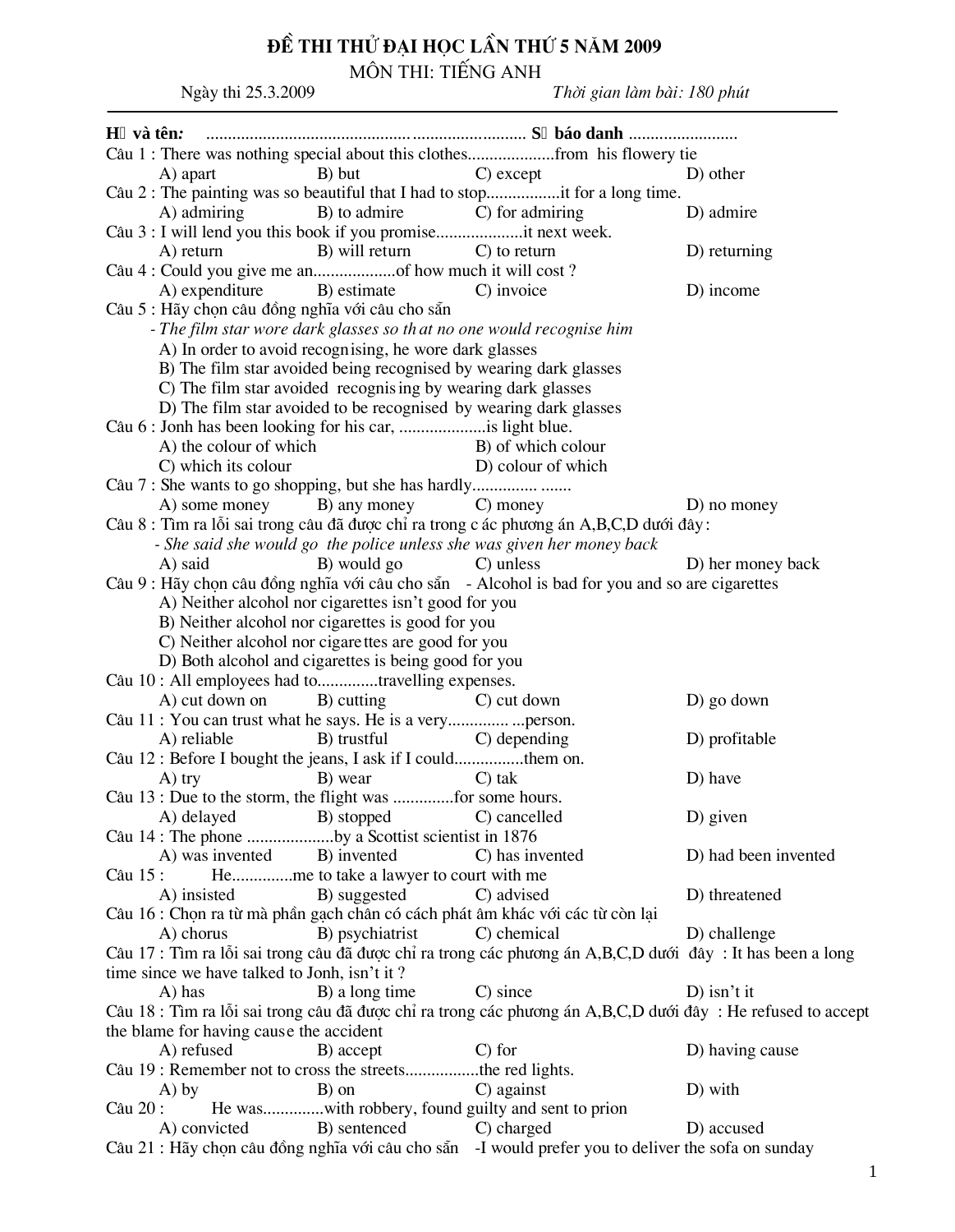|                                                                                                                                                  |                                                            | A) I would prefer to have the sofa delivered on Sunday<br>B) I would rather have the sofa delivered on Sunday<br>C) I prefer to have the sofa delivered on Sunday<br>D) I would rather have the sofa being delivered on Sunday<br>Câu 22 : Hãy chọn câu đúng nhất được thành lập từ các cụm từ gọi ý : |                                                                                                          |                         |  |  |
|--------------------------------------------------------------------------------------------------------------------------------------------------|------------------------------------------------------------|--------------------------------------------------------------------------------------------------------------------------------------------------------------------------------------------------------------------------------------------------------------------------------------------------------|----------------------------------------------------------------------------------------------------------|-------------------------|--|--|
|                                                                                                                                                  | never / life / $I$ / see / mess / this.                    | A) Never in my whole life had I seen such a mess like this<br>B) Never in my whole life have I seen such a mess like this<br>C) Never in my whole life did I see such a mess like this                                                                                                                 |                                                                                                          |                         |  |  |
|                                                                                                                                                  |                                                            | D) Never in my whole life do I see such a mess like this                                                                                                                                                                                                                                               |                                                                                                          |                         |  |  |
|                                                                                                                                                  |                                                            | Câu 23 : Who was the first personthe South Pole ?                                                                                                                                                                                                                                                      |                                                                                                          |                         |  |  |
|                                                                                                                                                  | A) who reaches                                             | B) to reach                                                                                                                                                                                                                                                                                            | C) reaching                                                                                              | D) reached              |  |  |
|                                                                                                                                                  |                                                            | Câu 24 : We had difficulty suitable meeting place.                                                                                                                                                                                                                                                     |                                                                                                          |                         |  |  |
|                                                                                                                                                  | A) in having provided B) to provide                        |                                                                                                                                                                                                                                                                                                        | C) for providing                                                                                         | D) providing            |  |  |
|                                                                                                                                                  |                                                            |                                                                                                                                                                                                                                                                                                        | Câu 25 : It was extremelyof you to leave your library books on the bus.                                  |                         |  |  |
|                                                                                                                                                  | A) uncareful                                               | B) carefully                                                                                                                                                                                                                                                                                           | C) careful                                                                                               | D) careless             |  |  |
|                                                                                                                                                  |                                                            |                                                                                                                                                                                                                                                                                                        | Câu 26 : Staying in a hotel costsrenting a room in a domitory for a week.                                |                         |  |  |
|                                                                                                                                                  |                                                            | A) twice as much as B) twice more than C) as much as twice                                                                                                                                                                                                                                             |                                                                                                          |                         |  |  |
|                                                                                                                                                  |                                                            |                                                                                                                                                                                                                                                                                                        |                                                                                                          | D) as much twice as     |  |  |
|                                                                                                                                                  |                                                            | Câu 27 : We'd prefer youthose slippers in the office, Miss Blake.                                                                                                                                                                                                                                      |                                                                                                          |                         |  |  |
|                                                                                                                                                  | A) not wear                                                | B) not wearing                                                                                                                                                                                                                                                                                         | C) wearing                                                                                               | D) not to wear          |  |  |
|                                                                                                                                                  |                                                            |                                                                                                                                                                                                                                                                                                        |                                                                                                          |                         |  |  |
|                                                                                                                                                  |                                                            | A) the way of efficiency in study                                                                                                                                                                                                                                                                      | B) to study hard                                                                                         |                         |  |  |
|                                                                                                                                                  | C) how to study effectively                                |                                                                                                                                                                                                                                                                                                        | D) to be a good student                                                                                  |                         |  |  |
|                                                                                                                                                  |                                                            |                                                                                                                                                                                                                                                                                                        | Câu 29 : After the campaign a special medal wasto all combatants                                         |                         |  |  |
|                                                                                                                                                  | A) earned                                                  | B) gained                                                                                                                                                                                                                                                                                              | C) awarded                                                                                               | D) deserved             |  |  |
|                                                                                                                                                  |                                                            |                                                                                                                                                                                                                                                                                                        | Câu 30 : Chọn ra từ mà phần gạch chân có cách phát âm khác với các từ cò n lại                           |                         |  |  |
|                                                                                                                                                  | A) environment                                             | B) yellowish                                                                                                                                                                                                                                                                                           | C) planet                                                                                                | D) preserve             |  |  |
|                                                                                                                                                  |                                                            | Câu 31 : Chọn ra từ có trọng âm nhấn vào âm tiết khác với từ còn lại                                                                                                                                                                                                                                   |                                                                                                          |                         |  |  |
|                                                                                                                                                  | A) president                                               | B) encourage                                                                                                                                                                                                                                                                                           | C) environment                                                                                           | D) inspire              |  |  |
|                                                                                                                                                  |                                                            | Câu 32 : Hãy chọn câu đúng nhất được thành lập từ các cụm từ gọi ý:                                                                                                                                                                                                                                    |                                                                                                          |                         |  |  |
|                                                                                                                                                  |                                                            | police / catch / young man / break / car / park / near my house.                                                                                                                                                                                                                                       |                                                                                                          |                         |  |  |
|                                                                                                                                                  |                                                            |                                                                                                                                                                                                                                                                                                        | A) The police caught the young man when breaking into a car parking near my house.                       |                         |  |  |
|                                                                                                                                                  |                                                            |                                                                                                                                                                                                                                                                                                        | B) The police caught the young man to break into a car parked near my house.                             |                         |  |  |
|                                                                                                                                                  |                                                            |                                                                                                                                                                                                                                                                                                        | C) The police caught the young man breaking into a car parking near my house.                            |                         |  |  |
|                                                                                                                                                  |                                                            |                                                                                                                                                                                                                                                                                                        | D) The police caught the young man breaking into a car parked near my house.                             |                         |  |  |
|                                                                                                                                                  |                                                            | Câu 33 : I was so pleased to have theto visit your country.                                                                                                                                                                                                                                            |                                                                                                          |                         |  |  |
|                                                                                                                                                  | A) necessity                                               | B) opportunity                                                                                                                                                                                                                                                                                         | C) destiny                                                                                               | D) possibility          |  |  |
|                                                                                                                                                  |                                                            | Câu 34 : In many ways, riding a bicycle is similar to                                                                                                                                                                                                                                                  |                                                                                                          |                         |  |  |
|                                                                                                                                                  |                                                            |                                                                                                                                                                                                                                                                                                        | A) driving a car B) when driving a car C) the driving of a car                                           | D) when you drive a car |  |  |
|                                                                                                                                                  |                                                            |                                                                                                                                                                                                                                                                                                        | Câu 35 : Tìm ra lỗi sai trong câu đã được chỉ ra trong các phương án A,B,C,D dưới đây : Many br idges in |                         |  |  |
|                                                                                                                                                  |                                                            | England were covered with wooden roofs to protect it from rain and snow                                                                                                                                                                                                                                |                                                                                                          |                         |  |  |
|                                                                                                                                                  | A) Many                                                    | B) were covered                                                                                                                                                                                                                                                                                        | C) protect it                                                                                            | D) rain and snow        |  |  |
|                                                                                                                                                  |                                                            |                                                                                                                                                                                                                                                                                                        | Câu 36 : The government made serious attempts to raise theof living                                      |                         |  |  |
|                                                                                                                                                  | A) standard                                                | B) level                                                                                                                                                                                                                                                                                               | C) mode                                                                                                  | $D)$ cost               |  |  |
|                                                                                                                                                  |                                                            |                                                                                                                                                                                                                                                                                                        | Câu 37 : Hãy chọn câu đồng nghĩa với câu cho sẵn -I only found out about my exam results when I returned |                         |  |  |
|                                                                                                                                                  | home from my holiday                                       |                                                                                                                                                                                                                                                                                                        |                                                                                                          |                         |  |  |
|                                                                                                                                                  |                                                            |                                                                                                                                                                                                                                                                                                        | A) I was told about my exam results when I got back from my holiday                                      |                         |  |  |
|                                                                                                                                                  |                                                            |                                                                                                                                                                                                                                                                                                        |                                                                                                          |                         |  |  |
| B) Not until I got back from my holiday I was told a bout my exam results                                                                        |                                                            |                                                                                                                                                                                                                                                                                                        |                                                                                                          |                         |  |  |
| C) Until I got back from my holiday was I told about my exam results<br>D) Not until I got back from my holiday was I told about my exam results |                                                            |                                                                                                                                                                                                                                                                                                        |                                                                                                          |                         |  |  |
|                                                                                                                                                  |                                                            |                                                                                                                                                                                                                                                                                                        |                                                                                                          |                         |  |  |
|                                                                                                                                                  |                                                            |                                                                                                                                                                                                                                                                                                        | Câu 38 : As soon as I saw the advertisement, I the house agent.                                          |                         |  |  |
|                                                                                                                                                  | A) am phoning                                              | B) phoned                                                                                                                                                                                                                                                                                              | C) have phoned                                                                                           | D) had phoned           |  |  |
|                                                                                                                                                  |                                                            |                                                                                                                                                                                                                                                                                                        |                                                                                                          |                         |  |  |
|                                                                                                                                                  | A) each other                                              | B) with another                                                                                                                                                                                                                                                                                        | C) together                                                                                              | D) another              |  |  |
| Câu 40 : Hãy chọn câu đúng nhất được thành lập từ các cụm từ gọi ý :                                                                             |                                                            |                                                                                                                                                                                                                                                                                                        |                                                                                                          |                         |  |  |
|                                                                                                                                                  | travelling / plane / fast / expensive / travelling / train |                                                                                                                                                                                                                                                                                                        |                                                                                                          |                         |  |  |
| A) Travelling by plane is much faster but much expensive than travelling by train                                                                |                                                            |                                                                                                                                                                                                                                                                                                        |                                                                                                          |                         |  |  |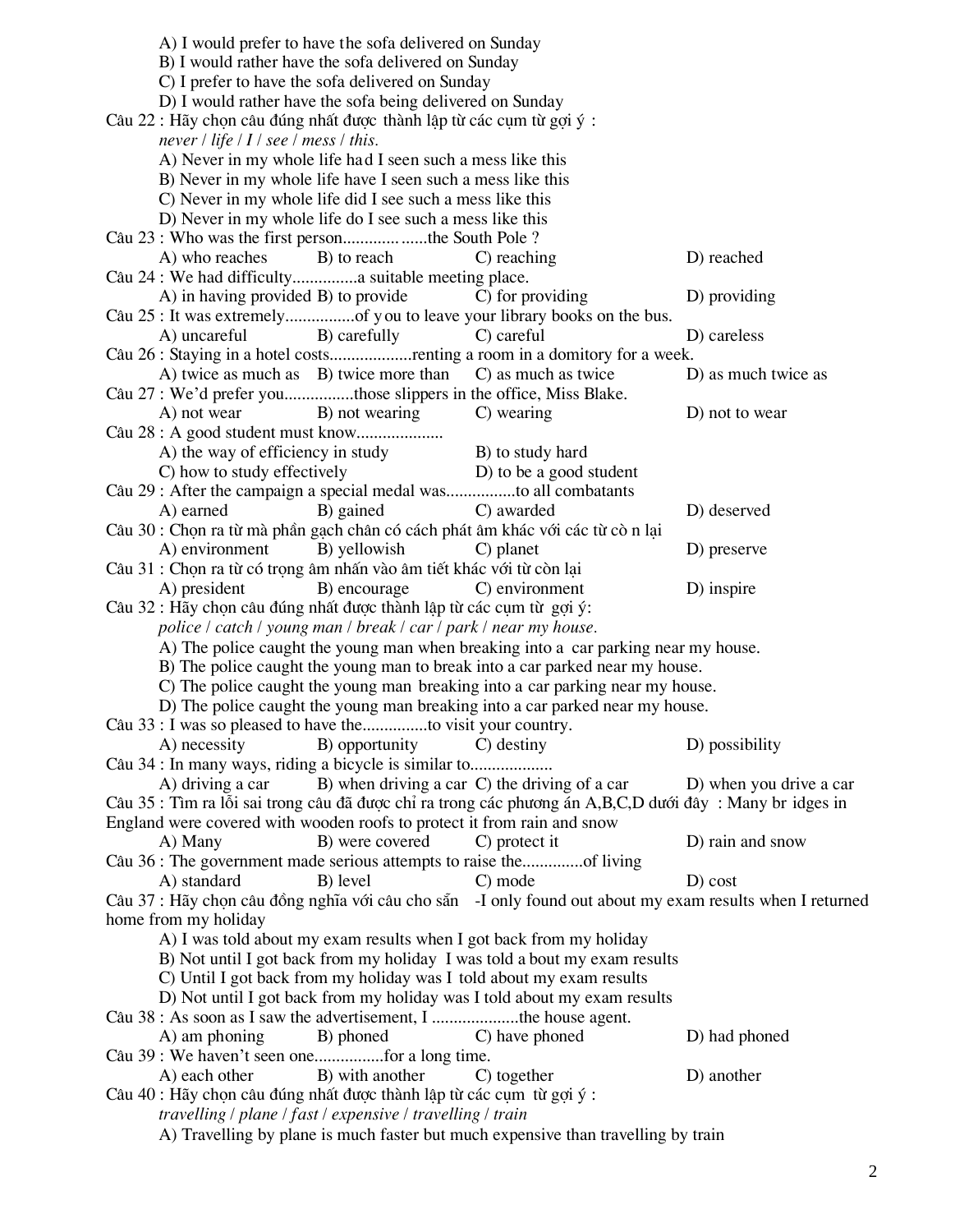| B) Travelling by plane is much faster but more expensive than travelling by train                          |                                                                                   |                     |                                                                                                             |  |  |  |  |
|------------------------------------------------------------------------------------------------------------|-----------------------------------------------------------------------------------|---------------------|-------------------------------------------------------------------------------------------------------------|--|--|--|--|
|                                                                                                            | C) To travel by plane is much faster but more expensive than travelling by train  |                     |                                                                                                             |  |  |  |  |
|                                                                                                            | D) Travelling by plane is more faster but more expensive than travelling by train |                     |                                                                                                             |  |  |  |  |
| Câu 41 : Chọn ra từ có trọng âm nhấn vào âm tiết khác với từ còn lại                                       |                                                                                   |                     |                                                                                                             |  |  |  |  |
| A) biology                                                                                                 | B) refusal                                                                        | C) tradition        | D) isolate                                                                                                  |  |  |  |  |
| Câu 42 : Even though she hated the food, her fatherher to eat it.                                          |                                                                                   |                     |                                                                                                             |  |  |  |  |
| A) forced                                                                                                  | B) allowed                                                                        | $C$ ) let           | D) made                                                                                                     |  |  |  |  |
| Câu 43 : you read the instructions carefully, you will understand what to do.                              |                                                                                   |                     |                                                                                                             |  |  |  |  |
| A) As well as                                                                                              | B) As much as                                                                     | C) Provided         | D) As far as                                                                                                |  |  |  |  |
| Câu 44 :                                                                                                   | The man his car outside hasn't come back for it yet.                              |                     |                                                                                                             |  |  |  |  |
| A) who he left                                                                                             | B) whom he left                                                                   | C) who left         | D) whose                                                                                                    |  |  |  |  |
|                                                                                                            |                                                                                   |                     | Câu 45 : Hãy chọn câu đồng nghĩa với câu cho sẵn - I haven't much money, I can't buy any new clothes        |  |  |  |  |
|                                                                                                            | A) If only I had more money, I couldn't buy some new clothes                      |                     |                                                                                                             |  |  |  |  |
|                                                                                                            | B) If only I have more money, I could buy some new clothes                        |                     |                                                                                                             |  |  |  |  |
|                                                                                                            | C) If I have enough money, I will buy some new clothes                            |                     |                                                                                                             |  |  |  |  |
|                                                                                                            | D) If only I had more money, I could buy some new clothes.                        |                     |                                                                                                             |  |  |  |  |
| Câu 46 : Chọn ra từ có trọng âm nhấn vào âm tiết khác với từ còn lại                                       |                                                                                   |                     |                                                                                                             |  |  |  |  |
| A) relatively                                                                                              | B) annual                                                                         | C) reduce           | D) obvious                                                                                                  |  |  |  |  |
| Câu 47 : Hellen saw that her walletwhen he opened her purse.                                               |                                                                                   |                     |                                                                                                             |  |  |  |  |
| A) was stolen                                                                                              | B) stole                                                                          | C) had stolen       | D) had been stolen                                                                                          |  |  |  |  |
|                                                                                                            |                                                                                   |                     | Câu 48 : Tìm ra lỗi sai trong câu đã được chỉ ra trong các phương án A,B,C,D dưới đây : Yesterday he said   |  |  |  |  |
| he regretted not to have gone to the exhibition last week                                                  |                                                                                   |                     |                                                                                                             |  |  |  |  |
| A) said                                                                                                    | B) regretted                                                                      | C) not to have gone | D) exhibition                                                                                               |  |  |  |  |
|                                                                                                            |                                                                                   |                     | Câu 49 : Hãy chọn câu đúng nhất được thành lập từ các cụm từ gợi ý : Not only / he / spend / money / even / |  |  |  |  |
| borrow / some / me                                                                                         |                                                                                   |                     |                                                                                                             |  |  |  |  |
|                                                                                                            | A) Not only did he spend all his money but he also borrowed some from me          |                     |                                                                                                             |  |  |  |  |
|                                                                                                            | B) Not only did he spent all his money but he also borrowed some from me          |                     |                                                                                                             |  |  |  |  |
|                                                                                                            | C) Not only he spent all his money but he also borrowed some from me              |                     |                                                                                                             |  |  |  |  |
|                                                                                                            | D) Not only did he spend all his money but did he also borrow some from me        |                     |                                                                                                             |  |  |  |  |
| Câu 50 : Hãy chọn câu đúng nhất được thành lập từ các cụm từ gọi ý :                                       |                                                                                   |                     |                                                                                                             |  |  |  |  |
| Jonh / study / hard / not / fail / next exam.                                                              |                                                                                   |                     |                                                                                                             |  |  |  |  |
|                                                                                                            | A) Jonh is studying hard in order that not fail the next exam                     |                     |                                                                                                             |  |  |  |  |
|                                                                                                            | B) Jonh is studying hard so as to fail the next exam                              |                     |                                                                                                             |  |  |  |  |
|                                                                                                            | C) Jonh is studying hard in order not to fail the next exam                       |                     |                                                                                                             |  |  |  |  |
|                                                                                                            | D) Jonh is studying hard in order to not to fail the next exam                    |                     |                                                                                                             |  |  |  |  |
| Hãy đọc đoạn văn sau và chọn câu trả lời đúng nhất tr ong số A,B,C và D                                    |                                                                                   | PRIME PREVENTION    |                                                                                                             |  |  |  |  |
|                                                                                                            |                                                                                   |                     |                                                                                                             |  |  |  |  |
| back pocket. But make sure that you still have it if someone bumps into you in a (52). Mo st               |                                                                                   |                     |                                                                                                             |  |  |  |  |
| pickpockets are very skillful. Never let your handbag out of your(53). On public transport,                |                                                                                   |                     |                                                                                                             |  |  |  |  |
|                                                                                                            |                                                                                   |                     |                                                                                                             |  |  |  |  |
|                                                                                                            |                                                                                   |                     |                                                                                                             |  |  |  |  |
| A quarter of all crimes are car thefts or thefts of things from cars, like radios and cassette players. If |                                                                                   |                     |                                                                                                             |  |  |  |  |
|                                                                                                            |                                                                                   |                     |                                                                                                             |  |  |  |  |
|                                                                                                            |                                                                                   |                     |                                                                                                             |  |  |  |  |
|                                                                                                            |                                                                                   |                     |                                                                                                             |  |  |  |  |
|                                                                                                            |                                                                                   |                     |                                                                                                             |  |  |  |  |
| 51.A.taking                                                                                                | <b>B.holding</b>                                                                  | C.carrying          | D.bringing                                                                                                  |  |  |  |  |
| 52.A.mass                                                                                                  | B.band                                                                            | C.crowd             | D.group                                                                                                     |  |  |  |  |
| 53.A.view                                                                                                  | <b>B</b> .sight                                                                   | C.visibility        | D.vision                                                                                                    |  |  |  |  |
| 54.A.keep                                                                                                  | <b>B</b> .catch                                                                   | C.take              | D.have                                                                                                      |  |  |  |  |
| 55.A.suggested                                                                                             | <b>B</b> .told                                                                    | C.informed          | D.advised                                                                                                   |  |  |  |  |
| 56.A.main                                                                                                  | <b>B.</b> important                                                               | C.principal         | D.major                                                                                                     |  |  |  |  |
| 57.A.robbed                                                                                                | B.burgled                                                                         | C.stolen            | D.hijacked                                                                                                  |  |  |  |  |
| 58.A.hurt                                                                                                  | <b>B.demaged</b>                                                                  | C.spoilt            | D.injured                                                                                                   |  |  |  |  |
| 59.A.beneficial                                                                                            | <b>B.practical</b>                                                                | C.worthwhile        | D.sensible                                                                                                  |  |  |  |  |
| 60.A.put off                                                                                               | B.put down                                                                        | C.put out           | D.put back                                                                                                  |  |  |  |  |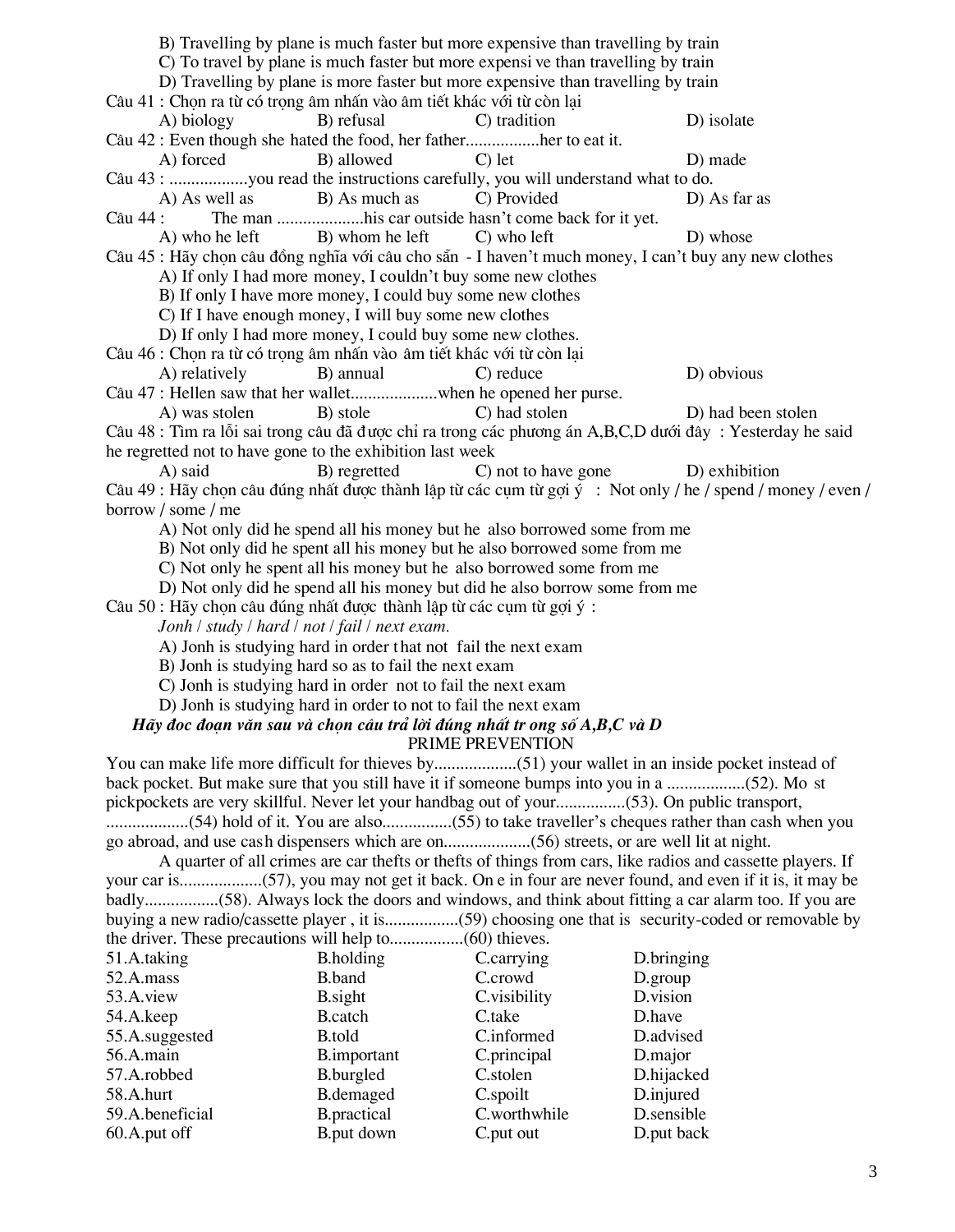## *Hãy đọc đoan văn sau và chon câu trả lời đúng nhất trong số A,B,C và D*

Some years ago, my daughter was studying English at a university on the south coast. One evening, she phoned to tell me that what she really wanted to do was................(61) round the world, so she was looking into the possibility of working in another country. She had seen several ................(62) in the newspaper for student teachers of English abroad, and she was interested i n one in Italy, which she was desperate to visit. She decided that this would be a good................(63) to achieve her ambition, so she was writing to...................(64) for the job. The reply..................(65) a long time to arrive, but event ually she receive a letter asking if she would go for an interview in London the following week. She was so excited that she immediately..................(66) in touch with the school owner and agreed to attend the interview. She was determined that nothing would prevent her....................(67) what she had set out to do. A few days before the interview she had a very strange dream in which she....................(68) birth a beautiful baby. She was a little nervous and...................(69) about the dream and phoned to ask me what I thought it might mean. As I knew somehing about dreams, I was able to assure her that it only symbolized her ..................(70) to do well in her interview.

| 61.A.journey | <b>B</b> .travel  | C.voyage         | D.trip         |
|--------------|-------------------|------------------|----------------|
| 62.A.notice  | <b>B.posters</b>  | C.advertisements | D.anouncements |
| 63.A.path    | <b>B</b> .route   | C.manner         | D.way          |
| 64.A.claim   | <b>B.</b> inquire | C.request        | D.apply        |
| 65.A.was     | <b>B</b> .took    | C.spent          | D.passed       |
| 66.A.got     | Bcame             | C.went           | D.became       |
| 67.A. of     | <b>B</b> .from    | C.in             | D.about        |
| 68.A.made    | B.had             | C.gave           | D.produced     |
| 69.A.bored   | <b>B.worried</b>  | C.offended       | D.annoyed      |
| 70.A.desire  | <b>B</b> .request | C.want           | D.demand       |

## *Hãy đoc đoan văn sau và chon câu trả lời đúng nhất trong số A,B,C và D*

Although jazz began in New Orleans, it soon moved to all the big cities like St. Louis, Chicago, New York, and Los Angeles.New forms of jazz developed and styles changed.

In the 1920s, America fell in love with dancing and popular jazz music.Big hotels hired dance bands.Dance halls were opened around the country.New dances with strang e names like the Charleston were popular. Women cut their hair short and wore short skirts for the first time. These women were called " flappers". Older American were shocked by jazz music, the new dancers, and the flappers.

One of the most famous musici ans of this time was Louis Amstrong. He became famous for his trumpet playing and his low rough voice. Musicians like Amstrong brought a new kind of music to America and the world.

The 1930s in America was the time of the big bands and a new kind of jazz called swing. This new music had a special rhythm. Harlem, a part of New York, became a center of swing music. Big band leaders like Benny Goodman, Duke Ellington, and Glenn Miller played in Harlem at the Cotton Club and the Savoy Ballroom. People came and danced the foxtrot and the jittebug. Swing music was the popular music of World War Two.

Câu 71 : Who was a band leader mentioined in the passage ?

A) Duke Ellington B) Duke Miller C) Glenn Goodman D) Benny Ellington Câu 72 : What can be said about Louis Amstrong ? A) He is the most famous musician.

B) He not only brought a new kind of music to America but to the world as well.

| C) His trumpet was famous.                                     | D) He had a low smooth voice.                  |  |  |  |  |  |
|----------------------------------------------------------------|------------------------------------------------|--|--|--|--|--|
| Câu73 : Where did jazz come from ?                             |                                                |  |  |  |  |  |
| B) New York<br>A) Chicago                                      | C) New Orleans<br>D) St. Louis                 |  |  |  |  |  |
|                                                                |                                                |  |  |  |  |  |
| A) played by flappers                                          | B) traditional jazz music                      |  |  |  |  |  |
| C) popular World War                                           | D) names of swing music                        |  |  |  |  |  |
| Câu 75 : According to the passage, what happened in the 1920s? |                                                |  |  |  |  |  |
| A) Flappers appeared for the first time.                       | B) Old Americans shocked the new jazz dancers. |  |  |  |  |  |
| C) Bigs hotels fell in love with jazz.                         | D) Jazz was invented and became popular        |  |  |  |  |  |

*Hãy đoc đoan văn sau và chon câu trả lời đúng nhất trong số A,B,C và D*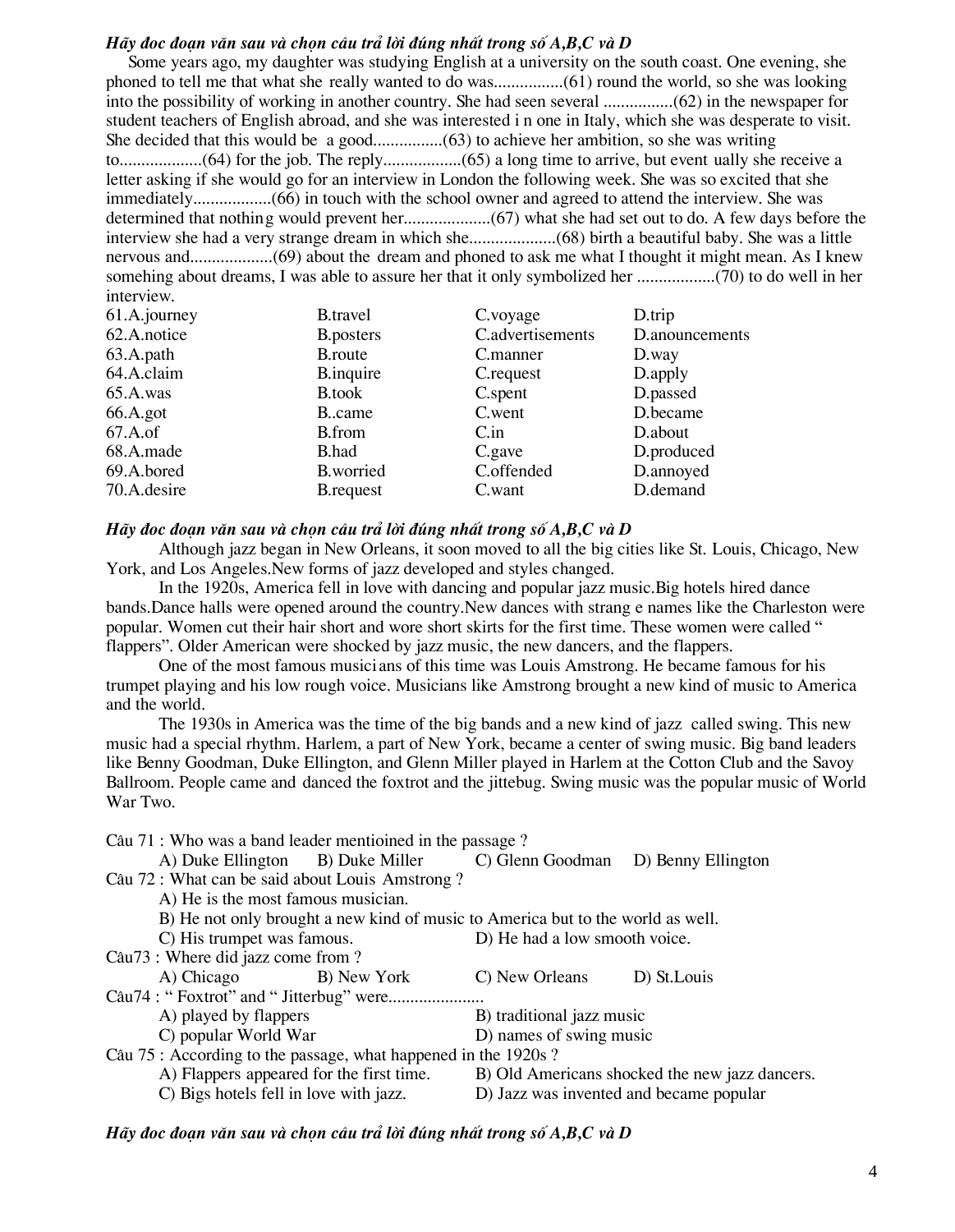Isn't it amazing how much time we spend talking about food ? " Have you ever eaten......?" " What did you have for lunch ?" and so on. And yet when you travel from one country to another, you find that people have quite different feelings about food. People often feel that what t hey eat is normal, and that what other people eat is strange or silly.

In most parts of Asia, for example, no meal is complete without rice. In England, people eat potatoes every day. In the Middle East, bread is the main part of every meal.Eating, like s o many things we do, becomes a habit which is difficult to change. Americans like to drink a lot of orange juice and coffee. The English drink tea four or five times every day. Australians drink large amount of beer, and the French drink wine every day.

The sort of meat people like to eat also differs from one country to another . Horsemeat is thought to be delicious in France. In Hong Kong, some people enjoy eating snakes. Newzelanders eat sheep, but they never eat goat meat. The Japanese don't like eat s heep meat because of its smell, but they enjoy raw fish.

So it seems that although eating is a topic that we can talk about for hours, there is little common sense in what we say about it. People everywhere enjoy eating what they have always been eating, and there is very little we can do to change our eating habits.

C©u 76 : The writer thinks that............................. A) people often change their feelings about food B) People eat only what is normal to everybody C) people like eating different food as they travel from one country to another D) people have different opnions about food C©u 77 : In many Asian countries............................ A) people almost always have rice in their meal B) rice is completely eaten C) rice is a perfect food D) rice is included in every menu C©u 78 : People everywhere think that.............................. A) we can spend few hours talking about food B) there is very little common sense in what we say about the eating habits C) there is very little common sense in talking about foo D) we should do much to change our eating habits. Câu 79 : The Japanese enjoy eating raw fish because.............................. A) it doesn't smell B) it is special to them C) it is well boiled D) it is not good to have fish cooked C©u 80 : The text is mainly about............................. A) food and life B) people's attitude to food C) strange dishes in the world D) the importance of meat